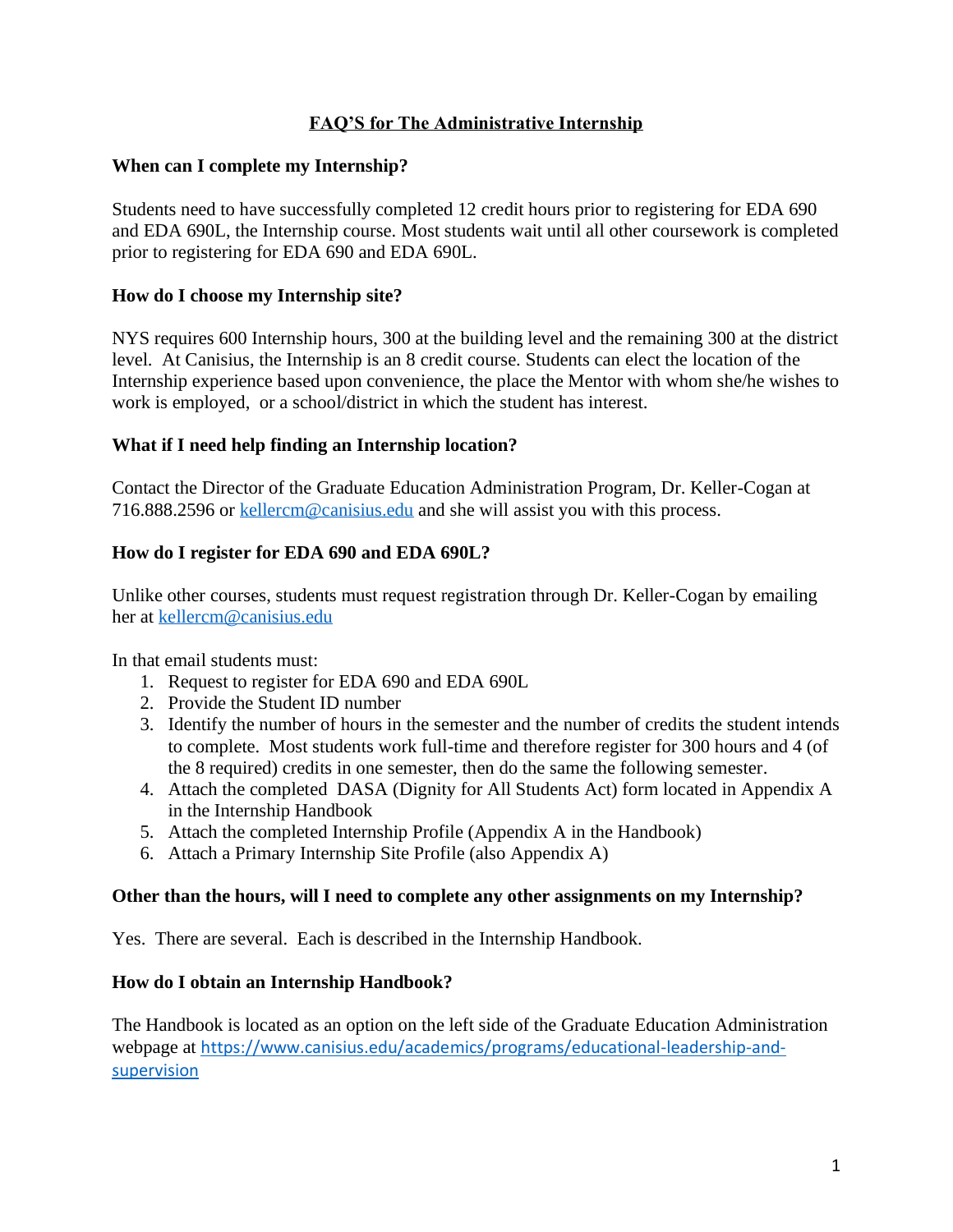## **How should I use the Internship Handbook?**

The Handbook provides a thorough review of each step of the Internship process, the parameters to abide by when choosing an Internship site as well as the standards, learning outcomes, rubrics and documentation that students need to complete the process. Additionally, once students have completed their Internship and are ready to take the NYS licensing exams, the Handbook provides support for this process. Finally, when I student has completed all necessary steps, the Handbook, contains the Program Code to request certification through TEACH.

# MAKE A HARD COPY OF THE HANDBOOK- STUDENTS WILL NEED TO REFERENCE IT REPEATEDLY THROUGHOUT THE PROCESS.

# **Before I start the Internship, is there something I need to do for the course?**

Yes. Students must review all documentation that will be submitted at the conclusion of the Internship. The longest and most involved submission is the Day-to-Day Experiences. Students should also review the rubric that will be used to assess the documentation and be mindful of what is required in each category to receive full credit.

Additionally, EDA 690L is a required non-credit Lab course. In it students receive practical information needed to guide their work through the Internship and up to and including NYS certification.

# **While I am completing my Internship is there work, I am expected to complete?**

Yes. Students should consider the Day-to-Day Experiences like a journal and keep accurate detailed records of the work that was completed. Students also need to identify what improvements could have been made in each of the 25 Experiences and in each of the six Extended Leadership Experiences.

Students should carefully review the 31 components PRIOR to starting the Internship to ensure each is credibly addressed at the conclusion of the Internship.

## **Do I submit the required documentation after the building level experiences before I complete the district level experiences?**

No. Students should submit all documentation at the end of the entire Internship experience. If students elect to only pursue a building level certificate (SBL) then all work should be uploaded to Taskstream at the conclusion of the building level Internship experience.

# **What am I expected to upload into Taskstream when I am done with all of my hours?**

Students should submit the following (all of which is described in the Handbook):